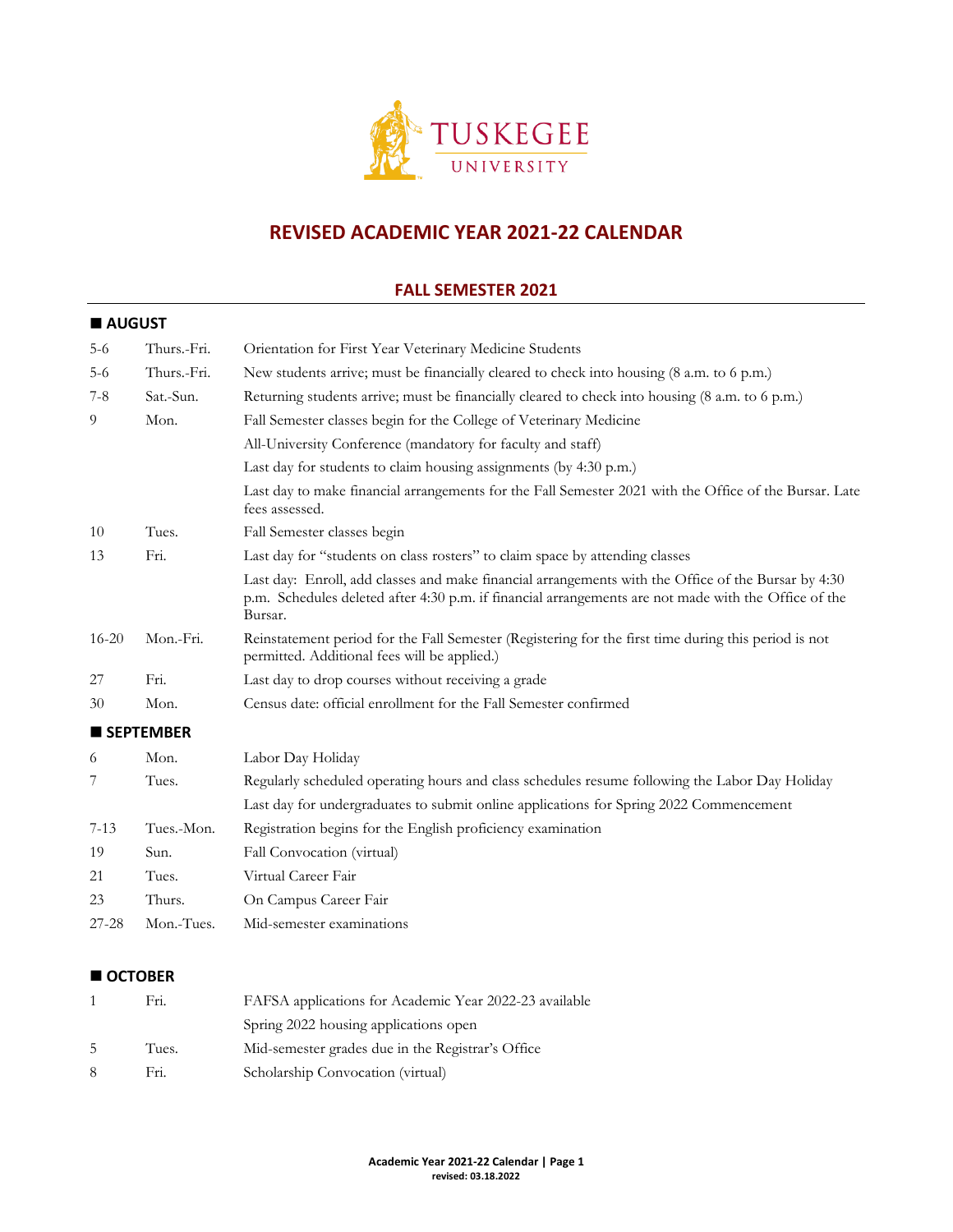| 13    | Wed.        | Last day for admission to candidacy for master's/doctoral students planning to complete degree<br>requirements in Spring Semester |
|-------|-------------|-----------------------------------------------------------------------------------------------------------------------------------|
| 14-15 | Thurs.-Fri. | College of Veterinary Medicine Fall Break                                                                                         |
| 19    | Tues.       | Last day to withdraw from Fall Semester courses with a grade of "W"                                                               |
| 22    | Fri.        | Homecoming activities begin (no classes after 12 p.m.)                                                                            |
| 23    | Sat.        | Homecoming game (Attendance is limited to employees and students.)                                                                |
| 24    | Sun.        | Homecoming Convocation (virtual)                                                                                                  |

#### ■ **NOVEMBER**

| $\mathcal{L}$ | Tues.     | Preregistration begins for the Spring Semester 2022           |
|---------------|-----------|---------------------------------------------------------------|
| -15           | Mon.      | Fall Semester 2021 classes end                                |
| -16           | Tues.     | Final examinations study day                                  |
| $17 - 20$     | Wed.-Sat. | Final examinations                                            |
| 21            | Sun.      | Last day in residence halls/apartments (check out by 12 p.m.) |
| $22 - 23$     | Mon-Tues. | College of Veterinary Medicine final examinations continue    |

#### **DECEMBER**

|    | Wed. | Deadline for Financial Aid Satisfactory Academic Progress (SAP) appeal applications for Spring<br>Semester 2022 |
|----|------|-----------------------------------------------------------------------------------------------------------------|
| 3  | Fri. | Spring 2022 housing applications close                                                                          |
|    |      | Faculty grades due in the Registrar's Office no later than 4 p.m.                                               |
| 17 | Fri. | University closes for winter break at 4:30 p.m.                                                                 |

# **SPRING SEMESTER 2022**

|           | <b>JANUARY</b> |                                                                                                                                                                                                                        |  |
|-----------|----------------|------------------------------------------------------------------------------------------------------------------------------------------------------------------------------------------------------------------------|--|
| 4         | Tues.          | University reopens for regularly scheduled operating hours and faculty and staff return from winter<br>break                                                                                                           |  |
|           |                | Students arrive; must be financially cleared to check into housing (8 a.m. to 6 p.m.)                                                                                                                                  |  |
| 5         | Wed            | Last day for all students to claim housing assignments (by 4:30 p.m.)                                                                                                                                                  |  |
|           |                | Last day to make financial arrangements for the Spring Semester 2022 with the Office of the Bursar<br>without a late fee                                                                                               |  |
| -6        | Thurs.         | Spring Semester classes begin                                                                                                                                                                                          |  |
|           |                | Late fees for registration and payment of fees assessed for all students                                                                                                                                               |  |
| $6-19$    | Thurs.-Wed.    | Registration begins for the English Proficiency Examination.                                                                                                                                                           |  |
| 10        | Mon.           | Last day for "students on class rosters" to claim space by attending classes                                                                                                                                           |  |
| 12        | Wed.           | Last day: Enroll, add classes and make financial arrangements with the Office of the Bursar by 4:30<br>p.m. Schedules deleted after 4:30 p.m. if financial arrangements are not made with the Office of the<br>Bursar. |  |
| $13 - 20$ | Thurs.-Thurs.  | Reinstatement period for the Spring Semester (Registering for the first time during this period is not<br>permitted. Additional fees will be applied.)                                                                 |  |
| $16 - 23$ | Sun.-Sun.      | Faith Week                                                                                                                                                                                                             |  |
| 17        | Mon.           | Martin Luther King Jr. Holiday                                                                                                                                                                                         |  |
| 18        | Tues.          | Regularly scheduled operating hours and class schedules resume following the Martin Luther King Jr.<br>Holiday                                                                                                         |  |
| 21        | Fri.           | Martin Luther King Jr. Convocation (virtual)                                                                                                                                                                           |  |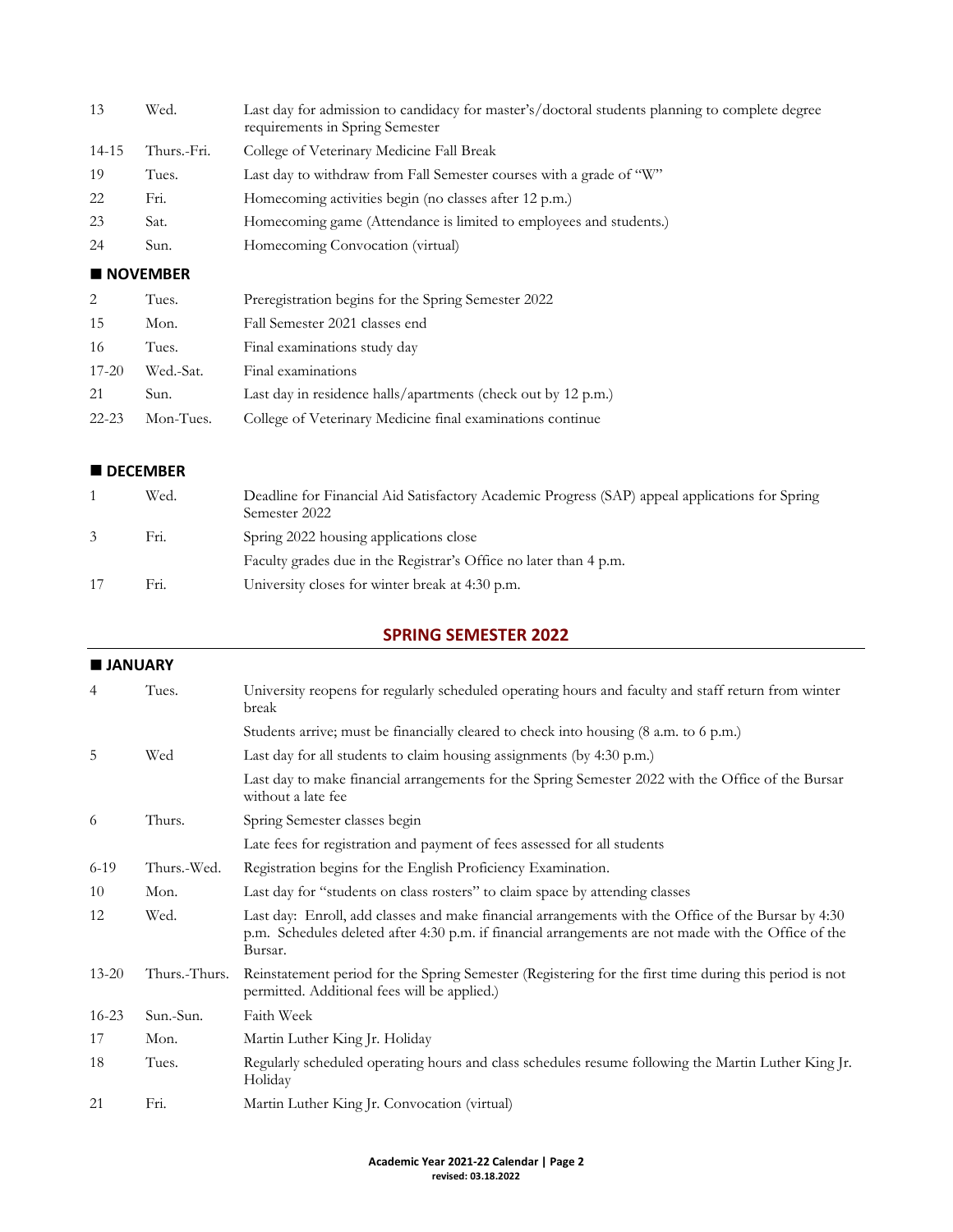| 27             | Thurs.          | Census date: official enrollment for Spring Semester confirmed                                                                                              |
|----------------|-----------------|-------------------------------------------------------------------------------------------------------------------------------------------------------------|
|                |                 | Last day to drop courses without receiving a grade                                                                                                          |
|                | <b>FEBRUARY</b> |                                                                                                                                                             |
| Month-long     |                 | Black History Month programs                                                                                                                                |
| 1              | Tues.           | Renewal of FAFSA due for Academic Year 2022-23 (for priority consideration)                                                                                 |
|                |                 | Housing applications accepted for Academic Year 2022-23                                                                                                     |
| 4              | Fri.            | George Washington Carver Convocation (virtual)                                                                                                              |
| 24-25          | Thurs.-Fri.     | Mid-semester examinations                                                                                                                                   |
| <b>MARCH</b>   |                 |                                                                                                                                                             |
| 1              | Tues.           | Mid-semester grades due in Registrar's Office                                                                                                               |
| $5 - 13$       | Sat.-Sun.       | Spring Break (for students and faculty; university will maintain regular operating hours)                                                                   |
| 15             | Tues.           | Last day to withdraw from the Spring Semester classes with a grade of "W"                                                                                   |
| 25             | Fri.            | Deadline for Academic Year 2022-23 housing applications                                                                                                     |
| <b>APRIL</b>   |                 |                                                                                                                                                             |
| 1              | Fri.            | Last day for graduate students planning to participate in Spring 2022 Commencement to submit final<br>copies of theses/dissertations to the Graduate School |
|                |                 | Summer 2022 housing applications open                                                                                                                       |
| $\mathfrak{Z}$ | Sun.            | Founders' Day Convocation (pre-registration required)                                                                                                       |
| 14-18          | Thurs.-Mon.     | <b>Easter Break</b>                                                                                                                                         |
| 19             | Tues.           | Regularly scheduled operating hours and class schedules resume after Easter Break                                                                           |
| $20 - 25$      | Wed.-Mon.       | Final examinations for graduating seniors                                                                                                                   |
| 21             | Thurs.          | Preregistration begins for the Summer Session                                                                                                               |
|                |                 | Preregistration begins for the Fall Semester                                                                                                                |
| 24             | Sun             | President's Essay Contest                                                                                                                                   |
|                |                 | Housing security deposits deadline for returning students                                                                                                   |
| 25             | Mon.            | Spring Semester classes end                                                                                                                                 |
| 26             | Tues.           | Final examination study day                                                                                                                                 |
| 27-29          | Wed.-Fri        | Final examinations                                                                                                                                          |
| 29             | Fri.            | Summer 2022 housing applications close                                                                                                                      |
|                |                 | Faculty grades for Spring Commencement candidates due in the Registrar's Office no later than 4 p.m.                                                        |
|                |                 | Last day for admission to candidacy for master's/doctoral students planning to complete degree<br>requirements during the Summer Session                    |
| 30             | Sat.            | Final examination study day                                                                                                                                 |
|                |                 | College of Veterinary Medicine & Graduate School Commencement (9:30 a.m.)                                                                                   |
|                |                 | College of Veterinary Medicine Oath Ceremony                                                                                                                |
| <b>MAY</b>     |                 |                                                                                                                                                             |
| $2 - 3$        | Mon.-Tues.      | Final examinations continue                                                                                                                                 |
| 5              | Thurs.          | Deadline for Financial Aid Satisfactory Academic Progress (SAP) appeal applications for Fall Semester                                                       |
|                |                 | Spring Undergraduate Commencement rehearsal, 2 p.m.                                                                                                         |
| 6              | Fri.            | Joint ROTC Commissioning Ceremony, 10 a.m.                                                                                                                  |
|                |                 | School of Nursing and Allied Health Capping and Pinning Ceremony, 3 p.m.                                                                                    |